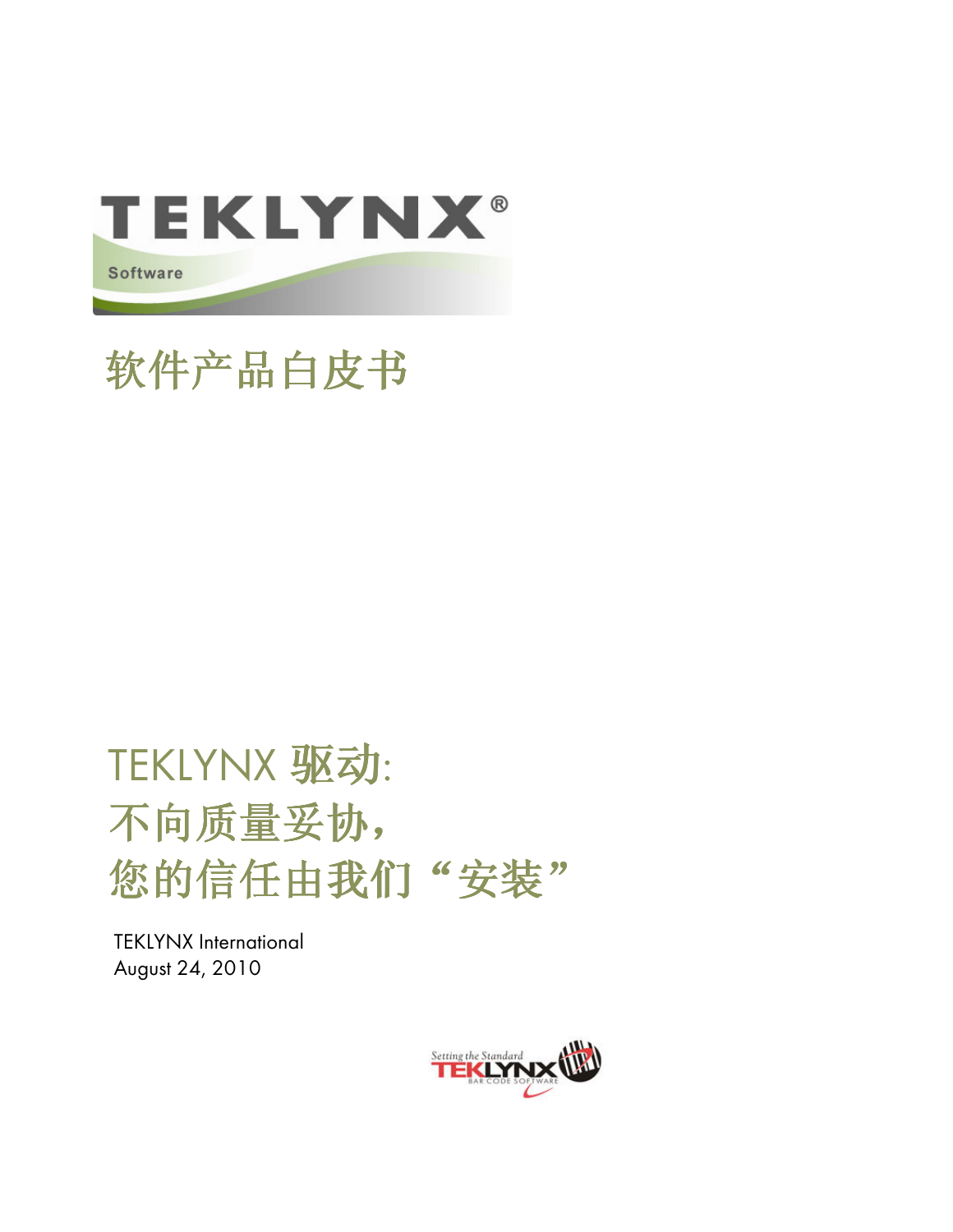## 概述

您是否厌烦了名不副实的产品? TEKLYNX 不同于其他使用 Windows 驱动的 标签打印软件, 因此能够确保其高品质并创建高精度的标签。TEKLYNX 的 打印机驱动能够设置标签中条形码的不同精度,而 Windows 驱动则做不到这 一点。

## 什么是打印机驱动?

打印机驱动是连接打印机与打印软件的桥梁。它将我们在电脑屏幕上看到的 内容转换为相应的打印机语言。市场上有两种类型的打印机驱动:

- Windows 打印机驱动
- 内置打印机驱动

Windows 打印机驱动可以与许多软件兼容, 看起来似乎使用很便利, 但它只 提高了打印数量却难以保证打印品质。Windows 打印机驱动不支持打印机内 置条码及字体的打印。这说明 Windows 打印机驱动不是专门为打印条码标签 而开发的。可以这样说,使用 Windows 打印机驱动,根本不能体现高性能打 印机的功能, 它只能打印出一个近似的效果。这也是 TEKLYNX 为何不惜投 入重金开发内置打印机驱动来确保打印品质和精确度的原因。

内置打印机驱动则是专门为某一个软件程序发开的,并植入该程序中。我公 司的内置打印机驱动包含了打印机内置的多种字体和条形码, 您可以方便调 用这些内置的字体和条形码。这个功能 Windows 驱动是不支持的。

TEKLYNX 开发了 2200 多种打印机驱动, 来适应我们不同标签设计及打印软 件的需要。

别让 Windows 驱动限制了您的发挥。TEKLYNX 的嵌入式驱动可以发挥打印 机的所有功效,并让您的打印工作事半功倍, 您可以做到非常精确地打印出 您需要的标签。

## TEKLYNX 嵌入式驱动

TEKLYNX 不针对已有驱动进行升级。我们将根据所需来花费时间和成本为 软件开发最适合的驱动。以下是您在使用TEKLYNX 驱动是将会获得的服 务。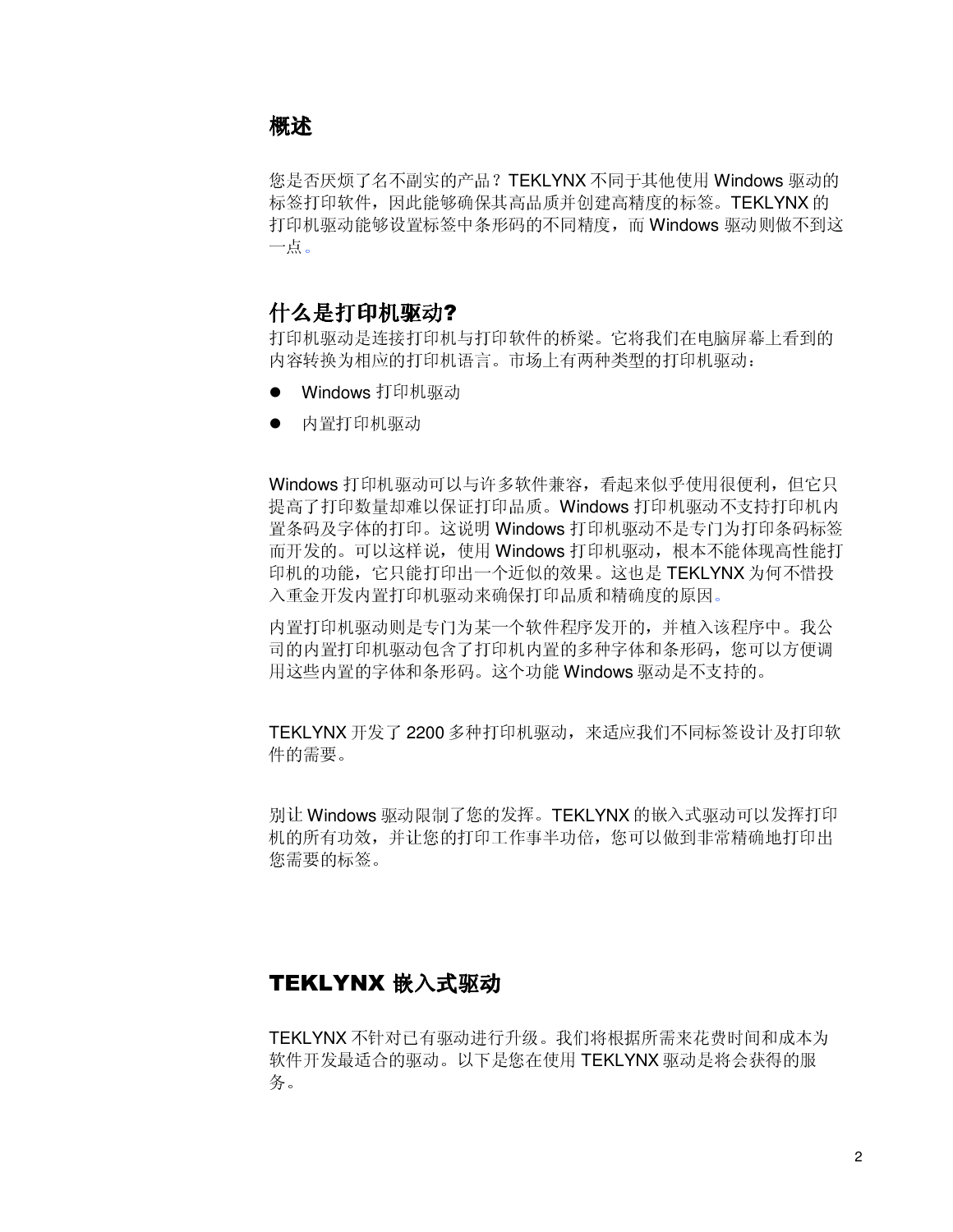## WYSIWYG: 所见即所得

传言: 一些使用 Windows 打印驱动的标签软件商自称提供了最高精度的打印 效果。

实际: TEKLYNX 打印驱动却完全可以保证您打印的标签效果与屏幕上显示 的效果无差。最小的细节我们也能保证精确无误。而使用 Windows 的驱动, 您很可能需要一遍遍重复打印, 这会给客户带来操作失误甚至造成企业高昂 资金成本。

精确度对于标签打印来说不是锦上添花,而是最基本的要求。如果您有大把 时间和金钱可以挥霍浪费, 那您自然可以选择使用 Windows 驱动。

条码标签的打印是需要精确到细节的,下面的图片对比了TEKLYNX打印驱 动的精确度和 Windows 打印驱动声称的精确度的差别, 哪一个更加出色?

#### 使用 TEKLYNX 驱动得到的真正的所见即所得



使用 Windows 驱动得到的效果



图形1:比屏幕上的精确度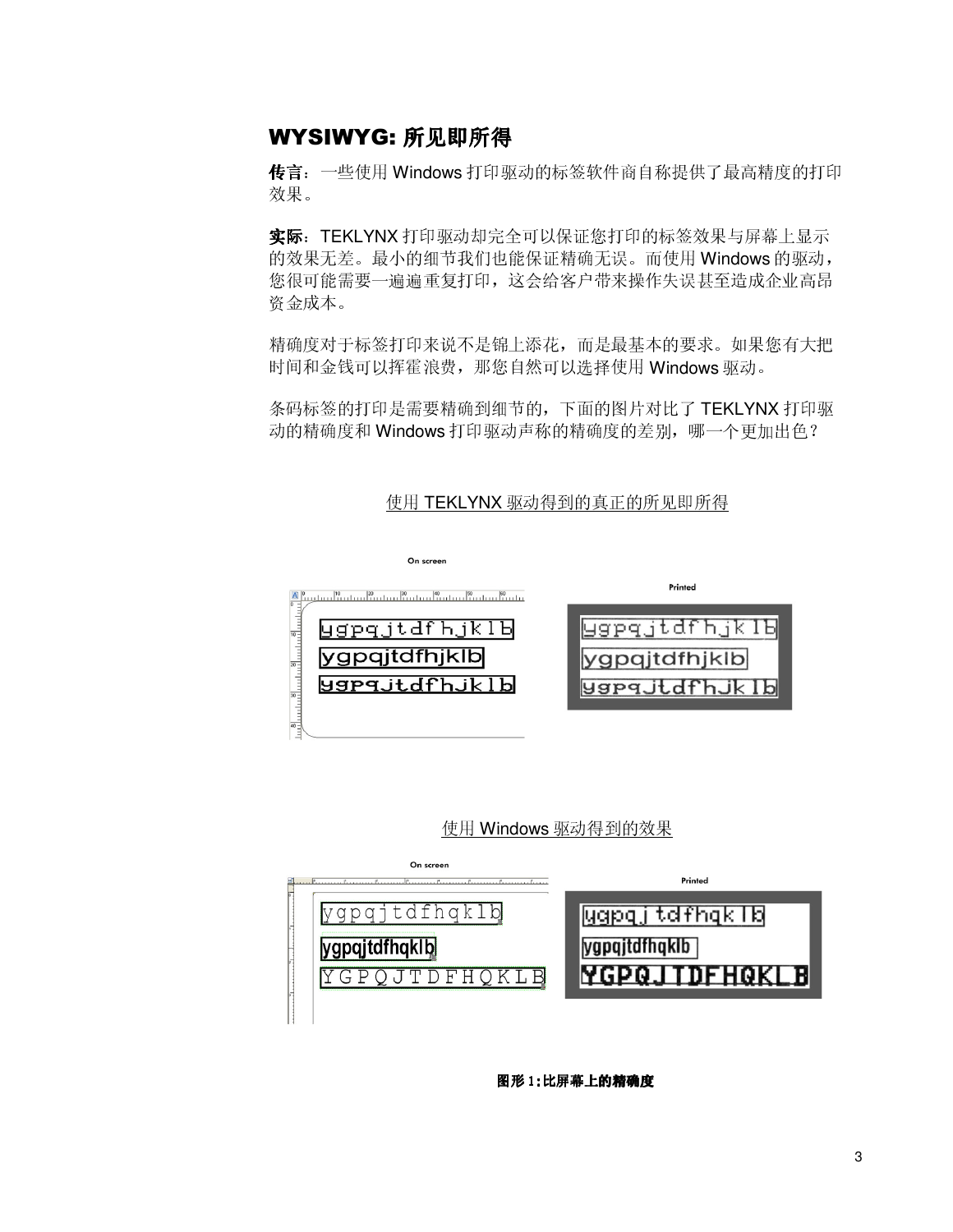安装

传言: 一些标签设计软件厂商声称他们的 Windows 驱动安装即方便又快速

实际: TEKLYNX 驱动安装只需 20 秒。而其他标签打印软件的 Windows 驱 动安装大约需要 15分钟。

对于漫长、复杂的程序安装,很多客户都会觉得难以忍受。使用 Windows 打 印驱动的标签软件不提供软件驱动的安装服务, 也就是说客户需要从网上自 行下载安装。有些驱动程序很难找到, 使得下载安装让人头疼不已。

而 TEKLYNX 打印机驱动是您购买标签软件后附带提供的, 安装非常便捷。 下面是安装界面的对比。



图形2:过程对比

#### 驱动升级

传言: 一些标签打印软件厂商声称他们和全球的条码标准化组织有合作, 能 及时开发出最新标准的条形码

实际:致力于不断的驱动升级也是 TEKLYNX 业务策略的重中之重。与其他 标签打印商依靠微软提供升级服务不同,我们拥有一支覆盖全球的开发团 队, 时刻紧跟软件升级的需要来开发最新的驱动给广大用户。TEKLYNX 不 惜重金投入研发环节, 因此我们有十足的把握能够为客户提供最好的使用我 们的软件进行标签设计及打印的解决方案。目前我们已有超过2200种打印机 驱动, 这个数字还在不断增加中。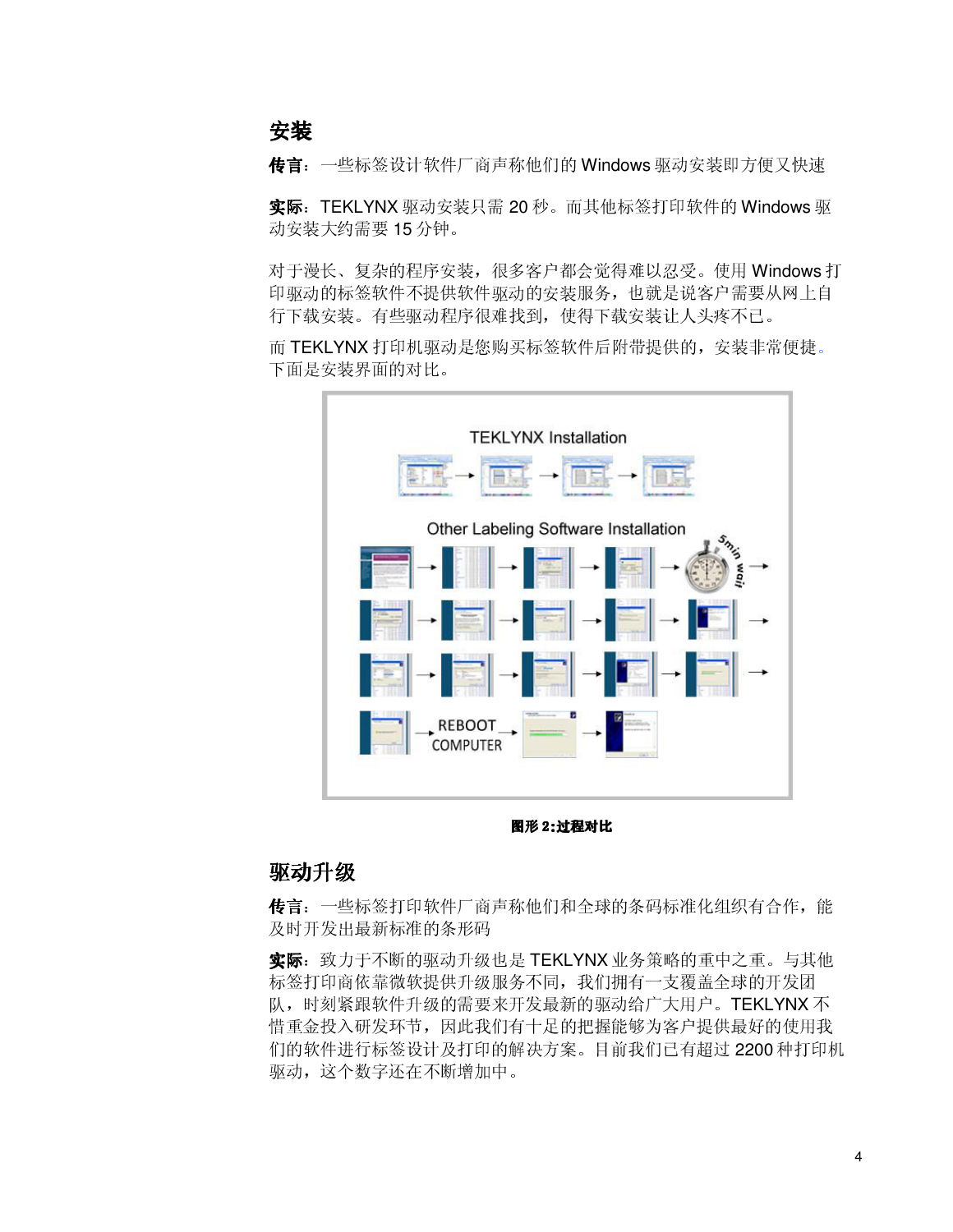## 打印速度

传言: 其他标签软件商声称他们的软件打印速度是最快的

实际:事实上,根本没有依据。据说 Windows 驱动打印速度快, 是因为使用 了 Windows Printer Spooler。为了使这个说法不攻自破, TEKLYNX 同样可 以做到使用 Windows Printer Spoolers。使用 Windows 驱动时只能用 Windows Printer Spooler, 而我们的驱动可以选择使用 Windows Printer Spooler 或者其他 Spooler。我们的打印速度一点不会比其他厂商的慢。您可 以高速并精确地打印单个或系列标签。您也可以执行其他的打印任务,不必 担心已在运行的打印仟务受阻。

如果您使用 TEKLYNX SENTINEL 自动执行多个标签打印任务, 您可以实现 几百台打印机同时工作。SENTINEL 可以 24 小时执行打印任务, 只需简单的 设置。一旦设置完成, 机器将自动无误地运行。想了解更多关于 SENTINEL 的描述, 请访问http://www.teklvnx.com/sentinel.。

## 安全性

传言: Windows 驱动能够为您提供您所需要的灵活性及安全性

实际: TEKLYNX 了解您的辛勤工作很可能会因一个小失误变得一团糟, 因 此我们极为重视打印的安全稳定性。这样一来, 客户就不必不停更换打印机 设置,不必影响您的打印工作。这些设置参数将被保存, 您可以随意按照您 的设置需求进行操作。

由于我们的驱动是嵌入到软件中的,驱动的安全性由软件本身的安全性设置 来保障。这样一来, 您将拥有更大的灵活性, 并且可以选择由谁来控制设置 和更改。

使用 Windows 驱动的情况下, 就不可能有这样的灵活性了, 要么所有人都有 权限,要么都没有。任何有权限的人进行了哪怕一点改动,整个打印工作可 能被破坏, 并引起巨额资金成本。

## 合作伙伴

传言: TEKLYNX 与微软的合作不如竞争对手

实际: TEKLYNX 目前与微软公司维持着金牌合作伙伴关系。请注意这种合 作伙伴关系与仅仅依靠微软提供驱动解决方案是决然不同的。我们不是依赖 微软,而是与微软以紧密合作的方式共同实现客户需求。

这种合作关系的有利之处就是让我们能够在最短的时间内应用最新技术。当 新技术进入市场时, 我们能立即着手开发新型驱动以满足市场需求。

TEKLYNX 驱动包含了最新的技术, 意味着您的打印系统也是最先进的了。 通过这种合作关系,我们提升了专业水准,能更好的为我们的客户服务。我 们与微软公司的合作伙伴关系使我们在技术创新中更胜一筹,并且与之保持 了优质高效沟通。因此, 我们有能力为客户的日常需求提供有创造力的解决 方案。